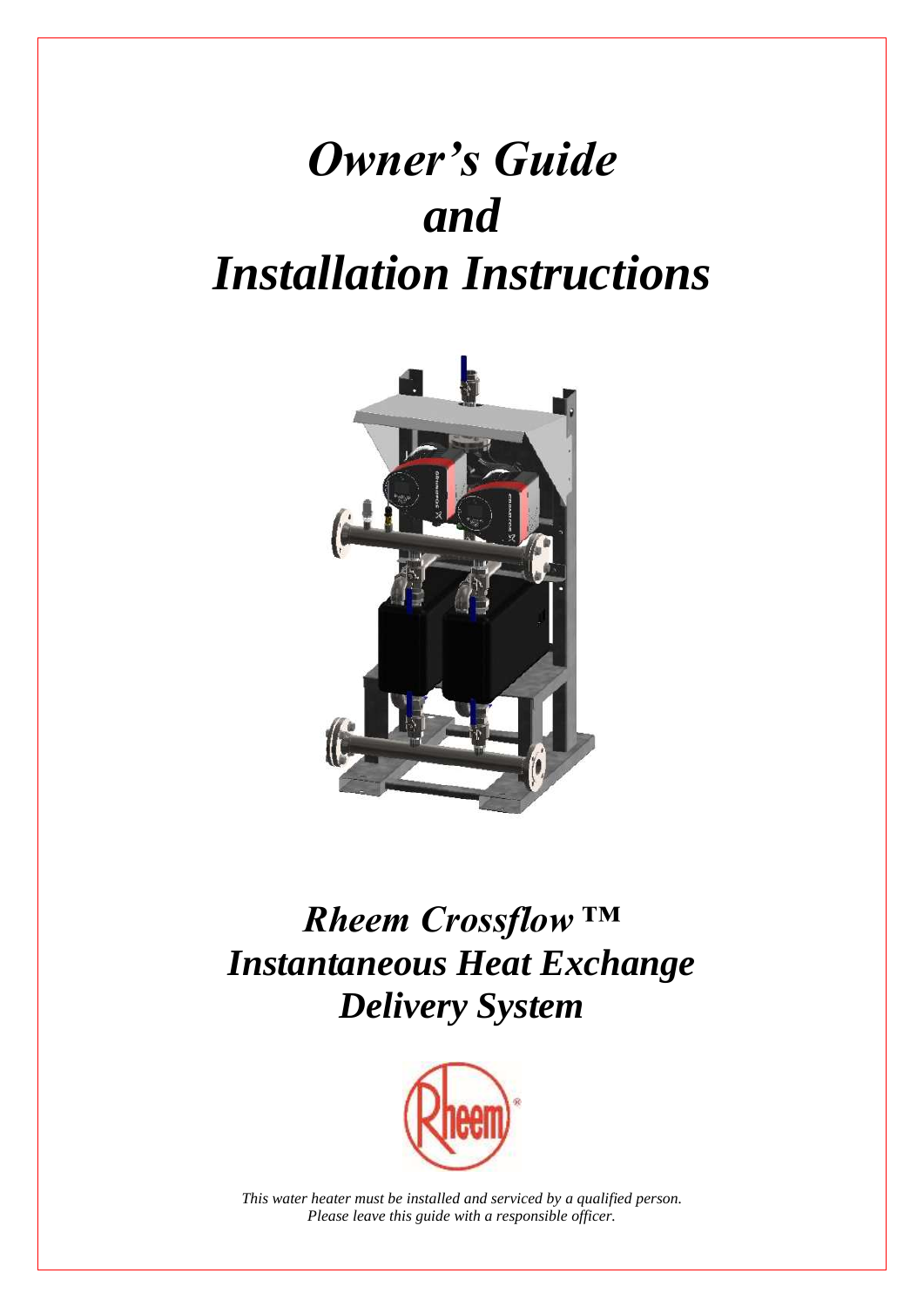### <span id="page-1-0"></span>**CONTENTS**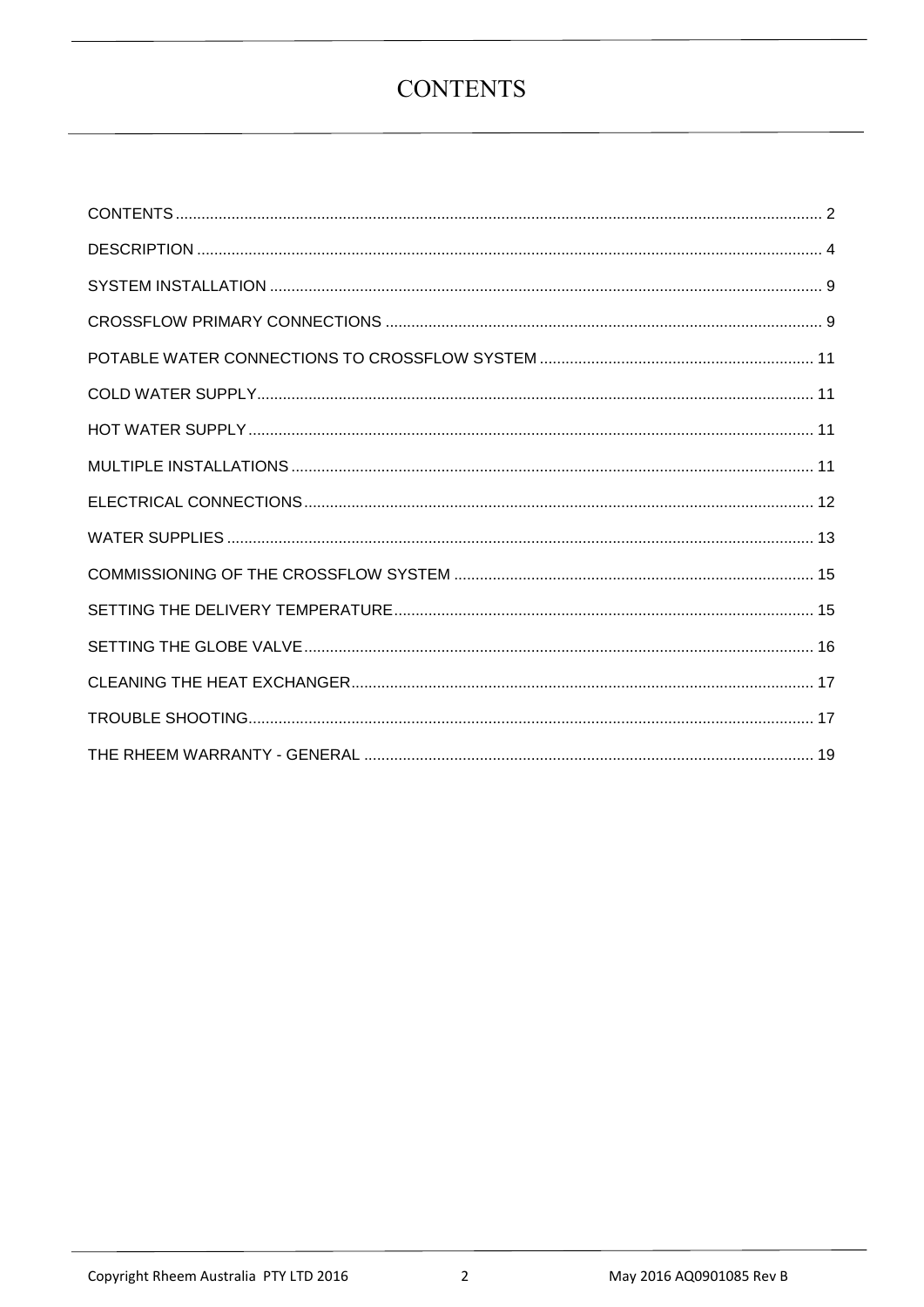#### **Notice to Victorian Customers from the Victorian Building Authority.**

#### **This heat exchange system must be installed by a licensed person as required by the Victorian Building Act 1993.**

Only a licensed person will give you a Compliance Certificate, showing that the work complies with all the relevant standards. Only a licensed person will have insurance protecting their workmanship for 6 years. Make sure you use a licensed person to install this water heater and ask for your Compliance Certificate.

#### **PATENTS**

This water heater may be protected by one or more patents or registered designs.

#### **TRADEMARKS**

® Registered trademark of Rheem Australia Pty Ltd. TM Trademark of Rheem Australia Pty Ltd.

**NOTE:** Every care has been taken to ensure accuracy in preparation of this publication. No liability can be accepted for any consequences, which may arise as a result of its application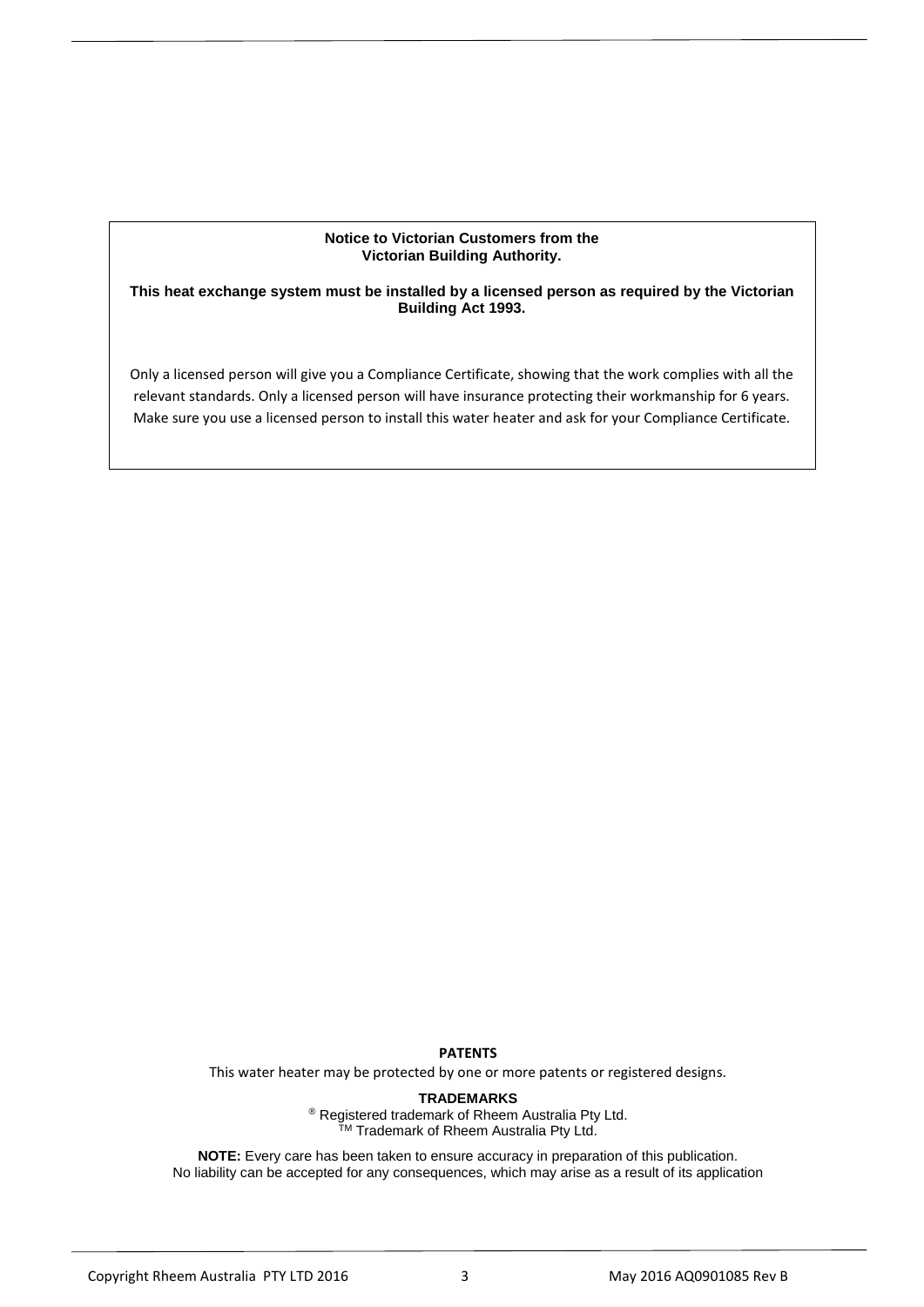#### <span id="page-3-0"></span>**DESCRIPTION**

The Rheem Crossflow™ Delivery Skid is used to instantaneously transfer heat from the primary circuit to the secondary or domestic hot water circuit without the need for further storage. A temperature controlled variable speed circulator for the primary fluid circuit is used to regulate the rate of energy transfer to the potable water. The Rheem Crossflow controls allow heat input up to 90°c to be supplied on the primary side and accurate, reduced temperature to be delivered on the potable side. The temperature setting is factory set but can be adjusted on site as required. The system is factory assembled and furnished with 316L stainless steel manifolds and fittings, the steel frame is fully welded and hot dip galvanised for superior corrosion resistance. The Rheem Crossflow is available in four sizes and two of the same size unit can be connected where further redundancy or greater capacity is required.



#### **PUMP**

The Rheem Crossflow is fitted with a temperature controlled variable speed pump. There are two options available, these being a single head pump or a dual head pump to provide duty/standby redundancy.

#### **HEAT EXCHANGE**

Each system is supplied with two WaterMark certified, 316L stainless steel single wall brazed plate-type heat exchangers. Each heat exchanger can be separately isolated and removed for individual maintenance, thus providing redundancy capability. The heat exchangers exhibit extremely low pressure loss and are insulated to maximise efficiency.



**THIS HEAT EXCHANGE SYSTEM IS NOT SUITABLE FOR APPLICATIONS WHERE REFRIGERANTS ARE USED AS THE HEATING SOURCE, OR WHERE THE PRESSURE IN THE NON-POTABLE SIDE OF THE HEAT EXCHANGER IS LIKELY TO EXCEED THE PRESSURE IN THE POTABLE SIDE.**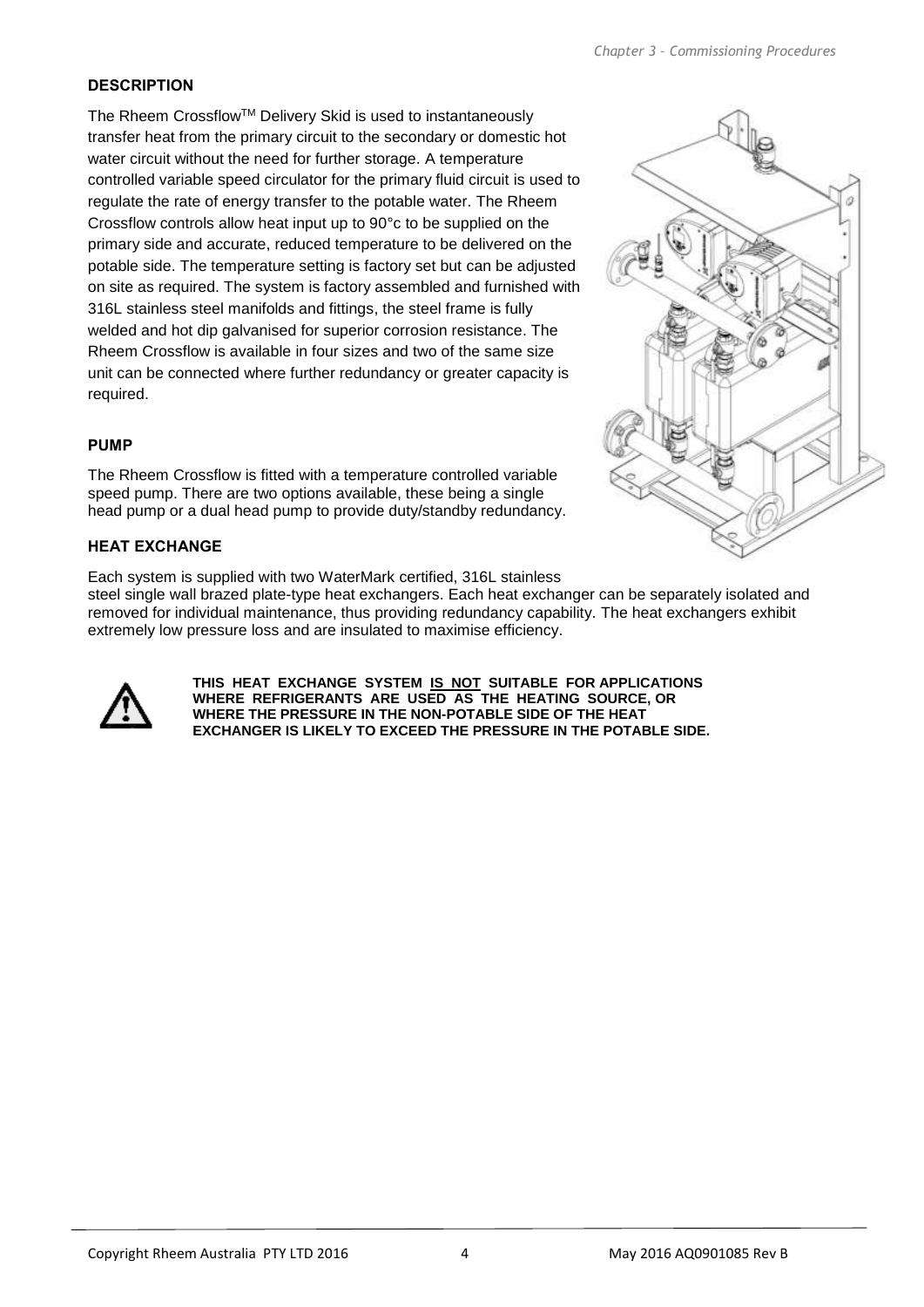| <b>Model</b>                                              |                                   |                                            | <b>RD200</b> | <b>RD400</b>                       | <b>RD600</b> | <b>RD800</b> |  |
|-----------------------------------------------------------|-----------------------------------|--------------------------------------------|--------------|------------------------------------|--------------|--------------|--|
| <b>Nominal Capacity</b>                                   |                                   | kW                                         | 200          | 400                                | 600          | 800          |  |
|                                                           | <b>Primary Side (non-potable)</b> |                                            |              |                                    |              |              |  |
|                                                           | Inlet Temp                        | °C                                         | 80           | 80                                 | 80           | 80           |  |
|                                                           | <b>Flow Rate</b>                  | L/min                                      | 48           | 114                                | 144          | 186          |  |
| <b>Parameters for</b>                                     | Pressure Drop                     | kPa                                        | 24           | 47                                 | 36           | 36           |  |
| <b>Nominal Capacity</b><br>Rating                         | <b>Secondary Side (potable)</b>   |                                            |              |                                    |              |              |  |
|                                                           | Inlet/Outlet Temp                 | °C                                         | 15/65        | 15/65                              | 15/65        | 15/65        |  |
|                                                           | <b>Flow Rate</b>                  | $L/m$ in                                   | 57           | 115                                | 172          | 223          |  |
|                                                           | Pressure Drop                     | kPa                                        | 37           | 47                                 | 51           | 48           |  |
| <b>Dimensions</b>                                         | $H \times W \times D$             | mm                                         |              | 1364 x 761 x 700                   |              |              |  |
| Weight                                                    |                                   | kg                                         | 130          | 138                                | 147          | 156          |  |
| <b>Pipe Connections Primary Circuit</b>                   |                                   | <b>BSPF</b>                                |              | $RP1\frac{1}{4}$                   |              |              |  |
| <b>Pipe Connections Secondary Circuit</b>                 |                                   |                                            |              | DN50 ISO EN 1092-1 11B PN40 Flange |              |              |  |
| <b>Max Operating Pressure Primary Circuit</b>             |                                   | kPa                                        |              | 1400*                              |              |              |  |
| <b>Max Operating Pressure Secondary</b><br><b>Circuit</b> |                                   | kPa                                        |              | 1400*                              |              |              |  |
| <b>Electrical Supply</b>                                  |                                   | 230-240V 50/60Hz Hard Wired By Electrician |              |                                    |              |              |  |
| <b>Min Recommended Circuit Size</b>                       |                                   | Amps                                       |              | 10                                 |              |              |  |

#### **Table 1 – Crossflow System Specifications**

\*The maximum working pressure of each side of the system will be governed by the lowest operating pressure appliance connected to it. The potable water side (secondary side) must be higher than the non-potable side (primary side).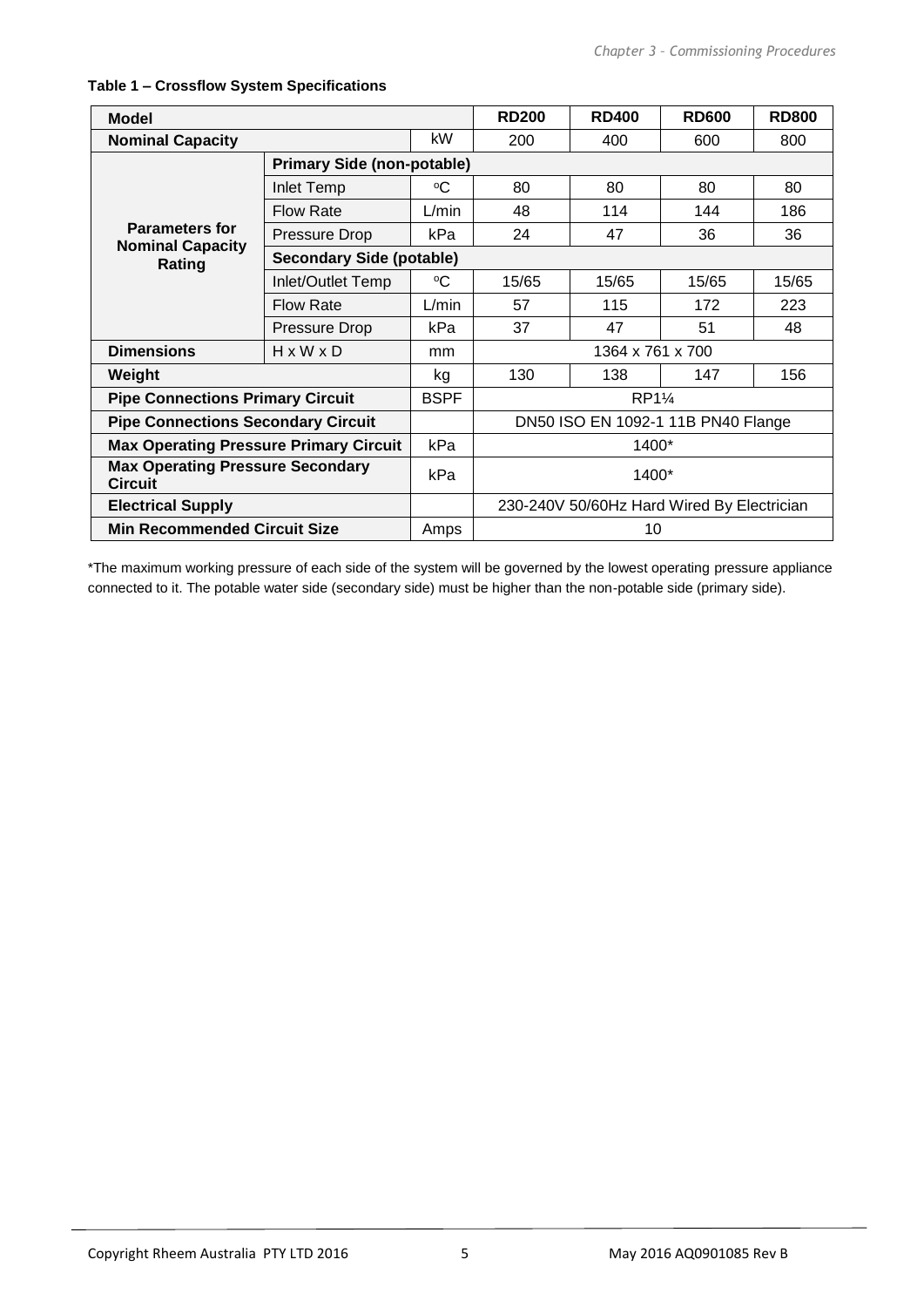

**Crossflow System Dimensions (Dual head pump model shown)**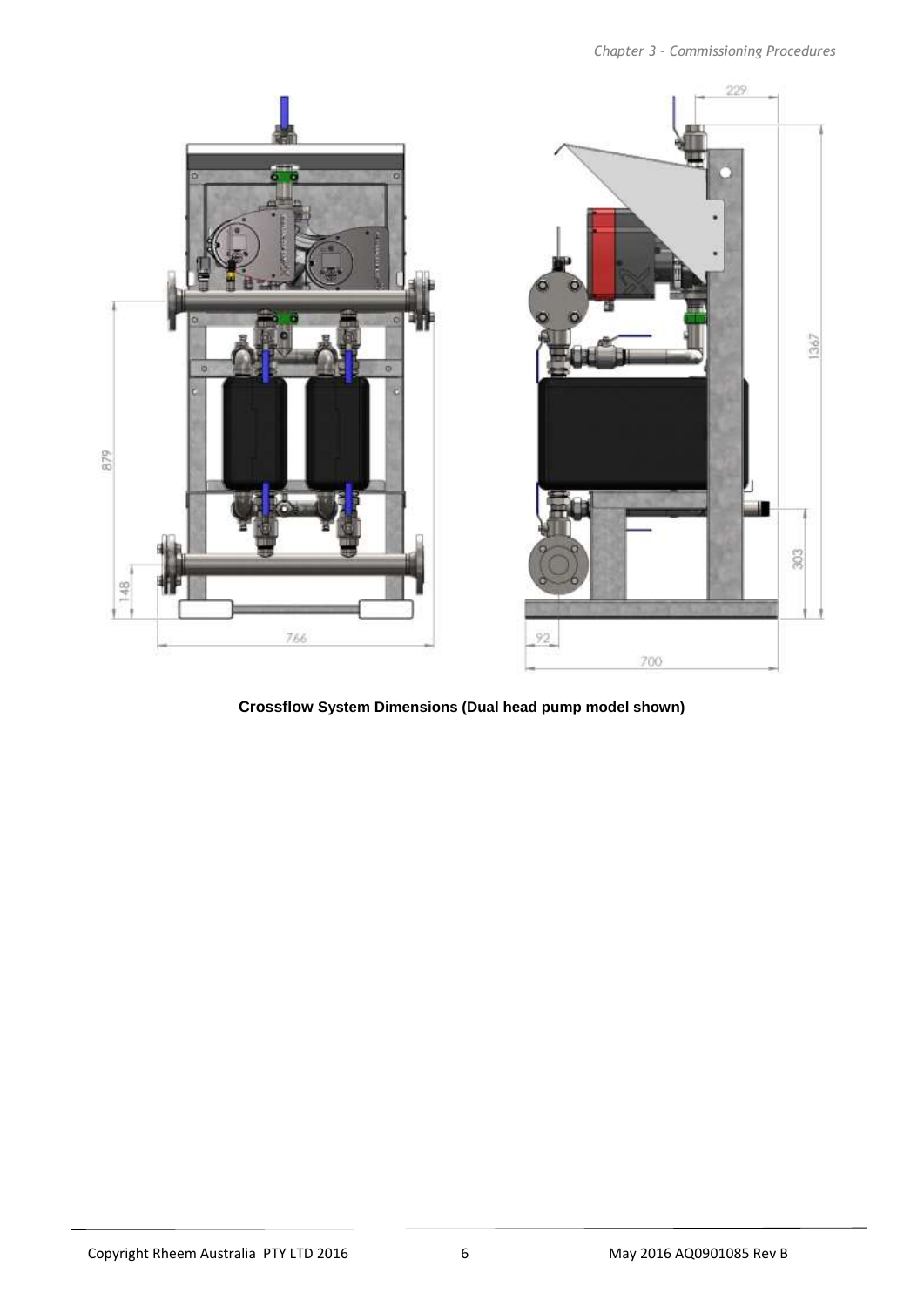#### **Table 2 – Crossflow System Output**



**Table 3 – Crossflow System Pressure Drop (Secondary Side)**

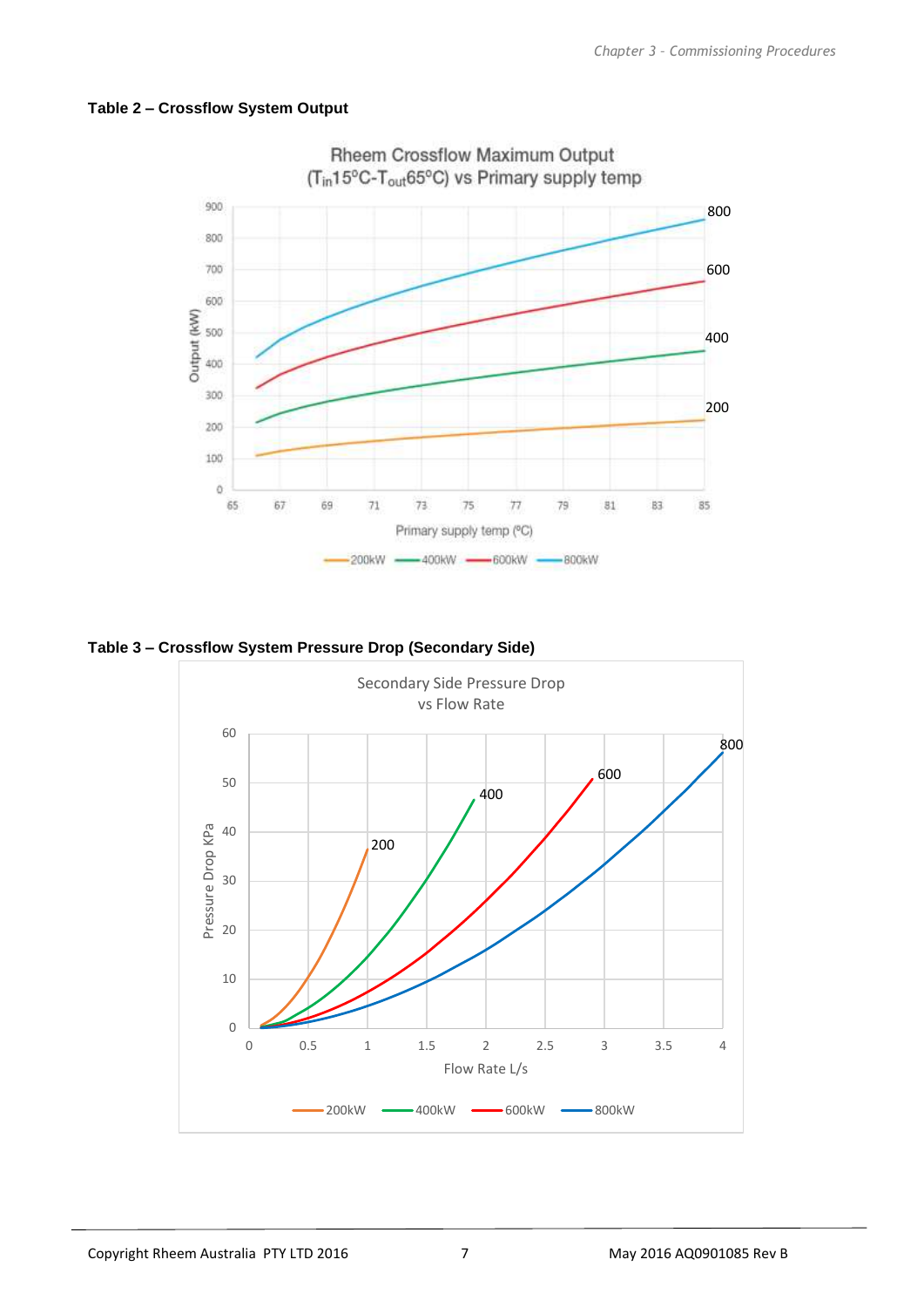#### **Delivery Skid Secondary Side Flow Rate for Varying Primary Supply Temperatures and Secondary Side Temperature Rise**

|                     | <b>200kW</b> |     |                                  |     |     |  |  |  |  |
|---------------------|--------------|-----|----------------------------------|-----|-----|--|--|--|--|
| <b>Primary Temp</b> | 85           | 80  | 75                               | 70  | 65  |  |  |  |  |
| Output (kW)         | 215          | 200 | 190                              | 160 | 100 |  |  |  |  |
| <b>Temp Rise</b>    |              |     | Secondary Side Flow Rate (L/min) |     |     |  |  |  |  |
| 65                  | 47           | 44  | 42                               | 35  | 22  |  |  |  |  |
| 60                  | 51           | 48  | 45                               | 38  | 24  |  |  |  |  |
| 55                  | 56           | 52  | 50                               | 42  | 26  |  |  |  |  |
| 50                  | 62           | 57  | 54                               | 46  | 29  |  |  |  |  |
| 45                  | 68           | 64  | 61                               | 51  | 32  |  |  |  |  |
| 40                  | 77           | 72  | 68                               | 57  | 36  |  |  |  |  |
| 35                  | 88           | 82  | 78                               | 66  | 41  |  |  |  |  |

|                     |     | <b>200kW</b> |                                  |     |     |                     |     | 400 <sub>k</sub> W               |     |     |     |
|---------------------|-----|--------------|----------------------------------|-----|-----|---------------------|-----|----------------------------------|-----|-----|-----|
| <b>Primary Temp</b> | 85  | 80           | 75                               | 70  | 65  | <b>Primary Temp</b> | 85  | 80                               | 75  | 70  | 65  |
| Output (kW)         | 215 | 200          | 190                              | 160 | 100 | Output (kW)         | 450 | 400                              | 365 | 300 | 200 |
| Temp Rise           |     |              | Secondary Side Flow Rate (L/min) |     |     | <b>Temp Rise</b>    |     | Secondary Side Flow Rate (L/min) |     |     |     |
| 65                  | 47  | 44           | 42                               | 35  | 22  | 65                  | 99  | 88                               | 80  | 66  | 44  |
| 60                  | 51  | 48           | 45                               | 38  | 24  | 60                  | 108 | 96                               | 87  | 72  | 48  |
| 55                  | 56  | 52           | 50                               | 42  | 26  | 55                  | 117 | 104                              | 95  | 78  | 52  |
| 50                  | 62  | 57           | 54                               | 46  | 29  | 50                  | 129 | 115                              | 105 | 86  | 57  |
| 45                  | 68  | 64           | 61                               | 51  | 32  | 45                  | 143 | 127                              | 116 | 96  | 64  |
| 40                  | 77  | 72           | 68                               | 57  | 36  | 40                  | 161 | 143                              | 131 | 108 | 72  |
| 35                  | 88  | 82           | 78                               | 66  | 41  | 35                  | 184 | 164                              | 149 | 123 | 82  |

|                     | 600 <sub>k</sub> w |     |                                  |     |     |  |  |  |  |
|---------------------|--------------------|-----|----------------------------------|-----|-----|--|--|--|--|
| <b>Primary Temp</b> | 85                 | 80  | 75                               | 70  | 65  |  |  |  |  |
| Output (kW)         | 785                | 600 | 535                              | 450 | 300 |  |  |  |  |
| <b>Temp Rise</b>    |                    |     | Secondary Side Flow Rate (L/min) |     |     |  |  |  |  |
| 65                  | 173                | 132 | 118                              | 99  | 66  |  |  |  |  |
| 60                  | 188                | 143 | 128                              | 108 | 72  |  |  |  |  |
| 55                  | 205                | 156 | 139                              | 117 | 78  |  |  |  |  |
| 50                  | 225                | 172 | 153                              | 129 | 86  |  |  |  |  |
| 45                  | 250                | 191 | 170                              | 143 | 96  |  |  |  |  |
| 40                  | 281                | 215 | 192                              | 161 | 108 |  |  |  |  |
| 35                  | 321                | 246 | 219                              | 184 | 123 |  |  |  |  |

|                     |     | <b>600kW</b>                            |     |     |     |                     |     | 800 <sub>k</sub> w               |     |     |     |
|---------------------|-----|-----------------------------------------|-----|-----|-----|---------------------|-----|----------------------------------|-----|-----|-----|
| <b>Primary Temp</b> | 85  | 80                                      | 75  | 70  | 65  | <b>Primary Temp</b> | 85  | 80                               | 75  | 70  | 65  |
| Output (kW)         | 785 | 600                                     | 535 | 450 | 300 | Output (kW)         | 870 | 800                              | 695 | 680 | 400 |
| Temp Rise           |     | <b>Secondary Side Flow Rate (L/min)</b> |     |     |     | <b>Temp Rise</b>    |     | Secondary Side Flow Rate (L/min) |     |     |     |
| 65                  | 173 | 132                                     | 118 | 99  | 66  | 65                  | 192 | 176                              | 153 | 150 | 88  |
| 60                  | 188 | 143                                     | 128 | 108 | 72  | 60                  | 208 | 191                              | 166 | 162 | 96  |
| 55                  | 205 | 156                                     | 139 | 117 | 78  | 55                  | 227 | 208                              | 181 | 177 | 104 |
| 50                  | 225 | 172                                     | 153 | 129 | 86  | 50                  | 249 | 229                              | 199 | 195 | 115 |
| 45                  | 250 | 191                                     | 170 | 143 | 96  | 45                  | 277 | 255                              | 221 | 217 | 127 |
| 40                  | 281 | 215                                     | 192 | 161 | 108 | 40                  | 312 | 287                              | 249 | 244 | 143 |
| 35                  | 321 | 246                                     | 219 | 184 | 123 | 35                  | 356 | 328                              | 285 | 278 | 164 |

|                     | 2 x 600kW |                                         |      |     |     |  |  |  |  |
|---------------------|-----------|-----------------------------------------|------|-----|-----|--|--|--|--|
| <b>Primary Temp</b> | 85        | 80                                      | 75   | 70  | 65  |  |  |  |  |
| Output (kW)         | 1570      | 1200                                    | 1070 | 900 | 600 |  |  |  |  |
| <b>Temp Rise</b>    |           | <b>Secondary Side Flow Rate (L/min)</b> |      |     |     |  |  |  |  |
| 65                  | 346       | 265                                     | 236  | 198 | 132 |  |  |  |  |
| 60                  | 375       | 287                                     | 256  | 215 | 143 |  |  |  |  |
| 55                  | 409       | 313                                     | 279  | 235 | 156 |  |  |  |  |
| 50                  | 450       | 344                                     | 307  | 258 | 172 |  |  |  |  |
| 45                  | 500       | 382                                     | 341  | 287 | 191 |  |  |  |  |
| 40                  | 563       | 430                                     | 383  | 323 | 215 |  |  |  |  |
| 35                  | 643       | 491                                     | 438  | 369 | 246 |  |  |  |  |

|                     |      | 2 x 600 kW |                                  |     |     |                     |      | 2 x 800 kW |      |                                  |     |
|---------------------|------|------------|----------------------------------|-----|-----|---------------------|------|------------|------|----------------------------------|-----|
| <b>Primary Temp</b> | 85   | 80         | 75                               | 70  | 65  | <b>Primary Temp</b> | 85   | 80         | 75   | 70                               | 65  |
| Output (kW)         | 1570 | 1200       | 1070                             | 900 | 600 | Output (kW)         | 1740 | 1600       | 1390 | 1360                             | 800 |
| Temp Rise           |      |            | Secondary Side Flow Rate (L/min) |     |     | Temp Rise           |      |            |      | Secondary Side Flow Rate (L/min) |     |
| 65                  | 346  | 265        | 236                              | 198 | 132 | 65                  | 384  | 353        | 307  | 300                              | 176 |
| 60                  | 375  | 287        | 256                              | 215 | 143 | 60                  | 416  | 382        | 332  | 325                              | 191 |
| 55                  | 409  | 313        | 279                              | 235 | 156 | 55                  | 453  | 417        | 362  | 354                              | 208 |
| 50                  | 450  | 344        | 307                              | 258 | 172 | 50                  | 499  | 459        | 398  | 390                              | 229 |
| 45                  | 500  | 382        | 341                              | 287 | 191 | 45                  | 554  | 510        | 443  | 433                              | 255 |
| 40                  | 563  | 430        | 383                              | 323 | 215 | 40                  | 624  | 573        | 498  | 487                              | 287 |
| 35                  | 643  | 491        | 438                              | 369 | 246 | 35                  | 713  | 655        | 569  | 557                              | 328 |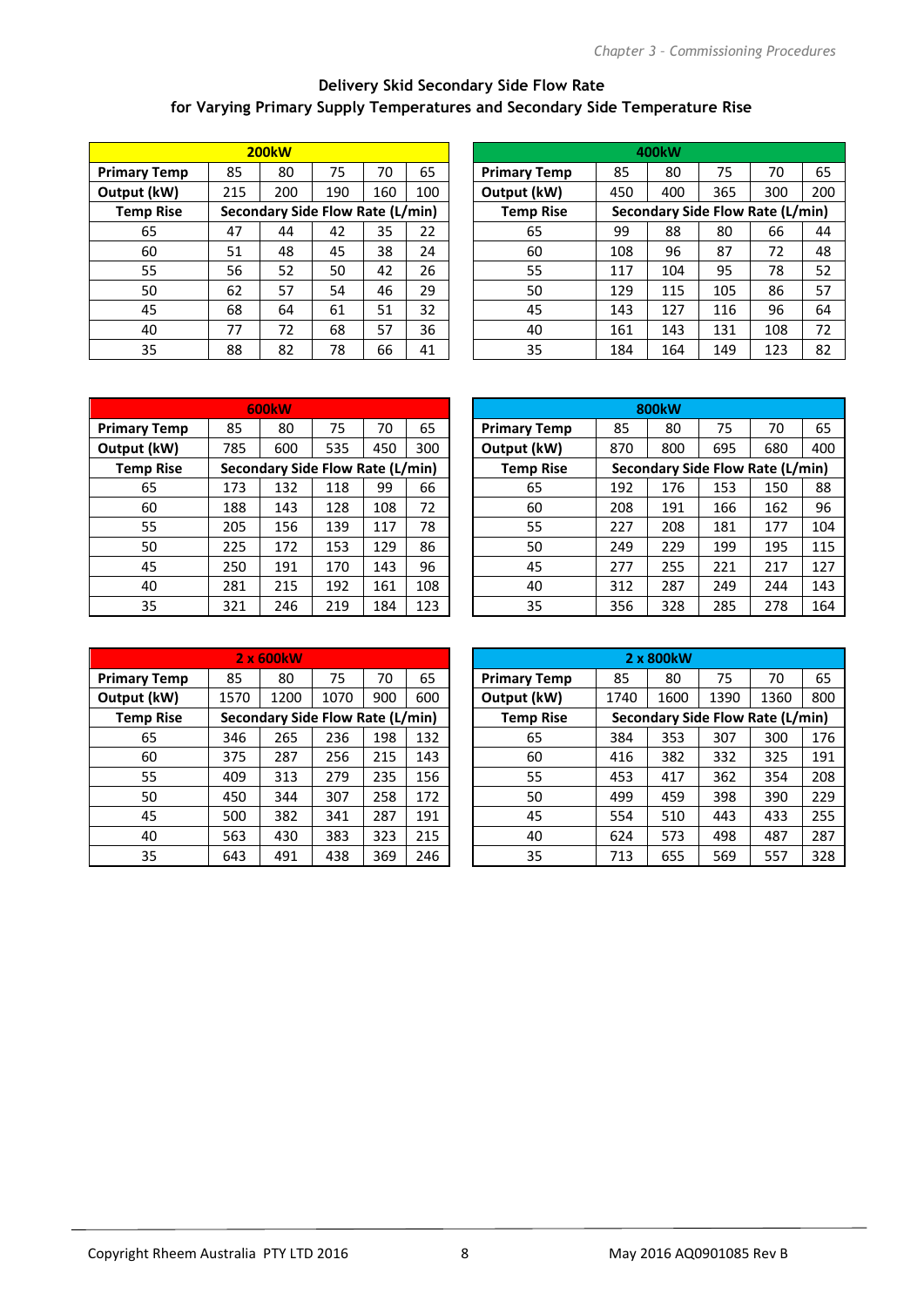#### <span id="page-8-0"></span>**SYSTEM INSTALLATION**



#### **IMPORTANT:**

It is the responsibility of the plumber/installer that all installations are made in accordance with the building, electrical, and plumbing codes applicable in the installation region.

#### **GENERAL REQUIREMENTS**

#### **Codes and Regulations**

Besides these instructions, all installations of the Rheem Crossflow system shall be carried out in accordance with:

- Local Regulations
- Municipal Building Codes
- Occupational Health, Safety & Welfare Regulations
- All plumbing work must be carried out by a qualified person and in accordance with the National Plumbing Standard AS/NZS 3500.4 and local authority requirements.
- All electrical work must be carried out by a qualified person and in accordance with AS/NZS 3000, as applicable under local regulations, and all local codes and regulatory authority requirements.
- In New Zealand the installation must also conform to the New Zealand Building Code.

#### **Permits**

All correct permits shall be obtained from the appropriate regulatory authorities.

#### **Safety**

Safety is the first priority in all installations. Please observe the safety warnings in this manual and other safety information provided on the HS Series system. Common safety precautions are:

- System must only be installed, commissioned or serviced by a qualified person.
- Depending on the model selected, the Crossflow system can be programmed by the installer to supply hot water at a temperature in excess of 50°C. We recommend that a temperature limiting device be fitted between the Crossflow system and the hot water outlets in any ablution and public areas such as bathrooms, ensuites or public amenities, to reduce the risk of scalding. A tempering valve may be required to comply with local requirements. Refer to the plumbing codes applicable in your area to determine if a temperature limiting device is required to minimize the risk of scalding.

#### **SYSTEM CONFIGURATION**

Refer to the **Application Guide** for specific system layouts.

#### <span id="page-8-1"></span>**CROSSFLOW PRIMARY CONNECTIONS**

Position the Crossflow in the required location, as close to the heat source as possible and secure to the ground if required. Access to the Crossflow and removal of components is from the front, however sufficient clearance should be left on either side to allow for wrench access.

The Crossflow system is suitable for indoor or outdoor installation. In extreme climatic regions where ambient temperatures regularly exceed 40°C, it is recommended to install the Crossflow system out of direct sunlight.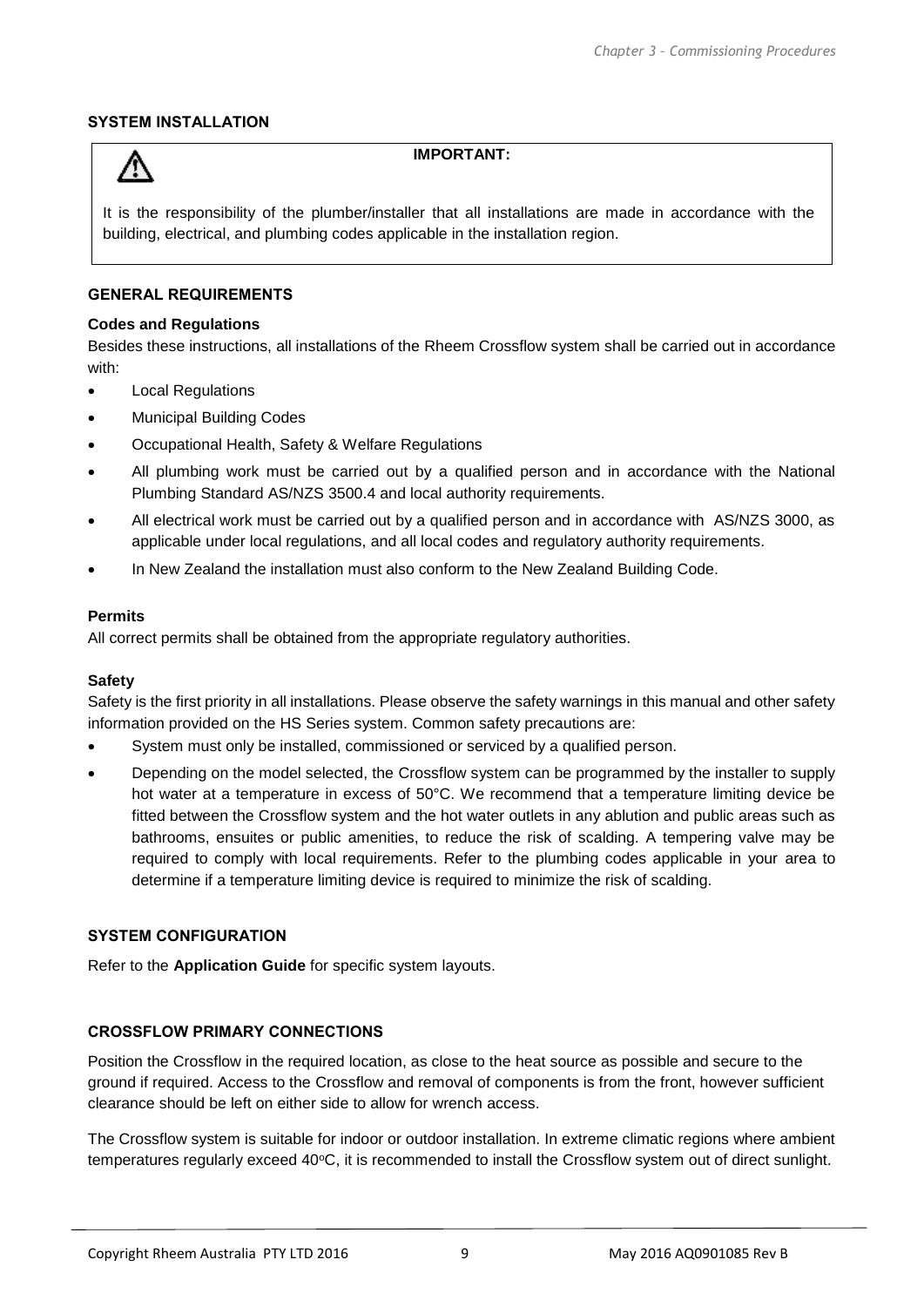The Crossflow requires a minimum of 1m head in order for the pump to function to specification. This requirement can be met in most situations. Minimum head may need to be considered when used with the primary circuit located in open vented or drain back systems.

Install a line strainer on the primary flow to the Crossflow marked "Heating Source In". Pipe work must be cleared of foreign matter before connection and purged before attempting to operate the system. All olive compression fittings must use brass or copper olives.

<span id="page-9-0"></span>Refer to [Delivery Skid Primary Side Pipe Sizing Chart on page](#page-9-0) [10](#page-9-0) for pipe sizing between the heating source and the Crossflow. If more than 2 Crossflows are to be manifolded, or the pipe run exceeds a total of 10m flow and return between the Crossflow and the closest tank, or pipe material other than copper is being used, consult Rheem for appropriate pipe sizing.

Connect hot supply from heating source to the fitting marked "Heating Source In" on the Crossflow.

Install the globe valve (not required with 800kW model) at the connection marked "Heating Source Out" on the Crossflow.

Connect from the fitting marked "Heating Source Out" on the Crossflow to the heating source return. Refer to the Application Guide for specific system layouts.

Provision for expansion of the primary side circuit must be included in the primary circuit. This may be in the form of pressure relief in the storage tank or primary flow and return circuit or via an expansion tank or vessel.

If multiple Delivery Skids are to be manifolded together to provide greater flow rate capability, [follow the](#page-9-1)  [diagram on page](#page-9-1) [10.](#page-9-1) Ensure equal-friction method is used when making the plumbing connections. If more than 2 Delivery skids are to be manifolded, or the pipe run exceeds a total of 10m flow and return, consult Rheem for appropriate pipe sizing.

<span id="page-9-2"></span>Refer to [Potable Water Connections to Crossflow System](#page-9-2) on page [10](#page-9-2) for potable water connection details.

#### <span id="page-9-1"></span>**Multiple Crossflow System Manifolding**

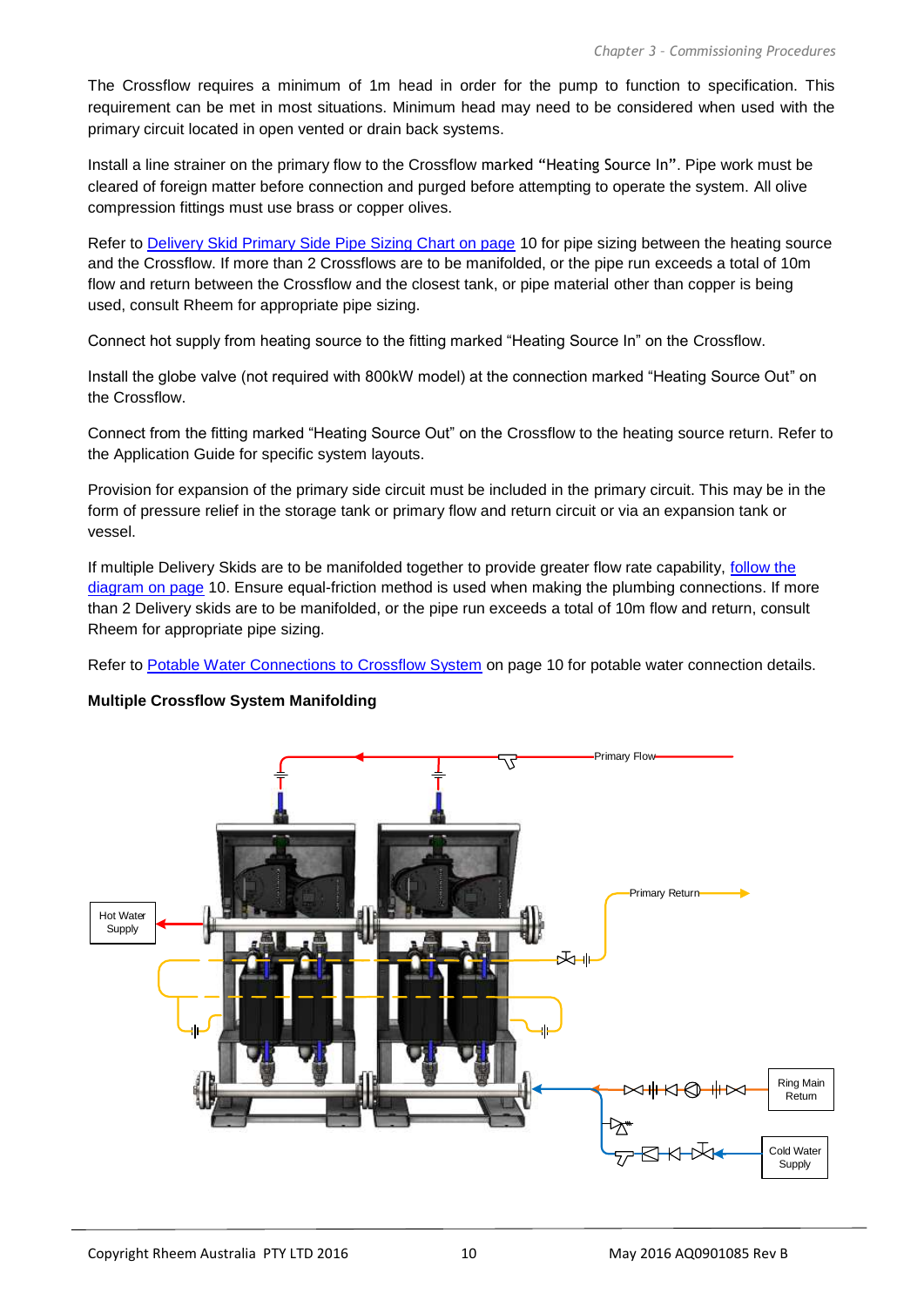#### **Table 4 - Crossflow System Primary Side Pipe Sizing**

| <b>Crossflow</b><br>system Model | Output<br>(kW) | <b>Pipe Size</b><br>(copper)<br>DN |
|----------------------------------|----------------|------------------------------------|
| 200                              | 200            | 40                                 |
| 400                              | 400            | 50                                 |
| 600                              | 600            | 65                                 |
| 800                              | 800            | 80                                 |
| $2 \times 600$                   | 1200           | 100                                |
| 2 x 800                          | 1600           | 100                                |

#### <span id="page-10-0"></span>**POTABLE WATER CONNECTIONS TO CROSSFLOW SYSTEM**

[Refer to the diagram on page](#page-9-1) [10](#page-9-1) for potable water connections.

All pipe work must be cleared of foreign matter before connection and purged before attempting to operate the system.

#### <span id="page-10-1"></span>**COLD WATER SUPPLY**

Install an isolation valve, non-return valve, line strainer and expansion control valve (ECV) (not supplied) on the cold water supply to the Crossflow.

The pressure relief setting of the ECV should be no greater than the maximum operating pressure of the lowest pressure rated component of the plumbing system, eg, taps, valves, water heaters, other appliances, but **MUST NOT** exceed 1400kPa. The cold water supply pressure should be 20% below the ECV setting.

An acceptable arrangement is shown in the [diagram](#page-9-1) on page [10.](#page-9-1)

Connect the cold water supply at the flange marked "Potable In". The Crossflow system is supplied such that cold water enters on the right and leaves on the left. It is important that it remains this way to ensure accurate temperature reading at the hot water outlet.

#### <span id="page-10-2"></span>**HOT WATER SUPPLY**

Depending on the model selected, the Crossflow system can be programmed by the installer to supply hot water at a temperature in excess of 50°C. We recommend that a temperature limiting device be fitted between the Crossflow system and the hot water outlets in any ablution and public areas such as bathrooms, ensuites or public amenities, to reduce the risk of scalding. A tempering valve may be required to comply with local requirements. Refer to the plumbing codes applicable in your area to determine if a temperature limiting device is required to minimize the risk of scalding.

Connect the hot water flow at the flange marked "Potable Out".

#### <span id="page-10-3"></span>**MULTIPLE INSTALLATIONS**

If multiple Crossflows are to be manifolded together to provide greater flow rate capability, [follow the diagram](#page-9-1)  [on page](#page-9-1) [10.](#page-9-1) Ensure equal-friction method is used when making the plumbing connections. The potable water flanges may be joined together for up to two Crossflows. Systems greater than this require the potable water to be connected via a common header.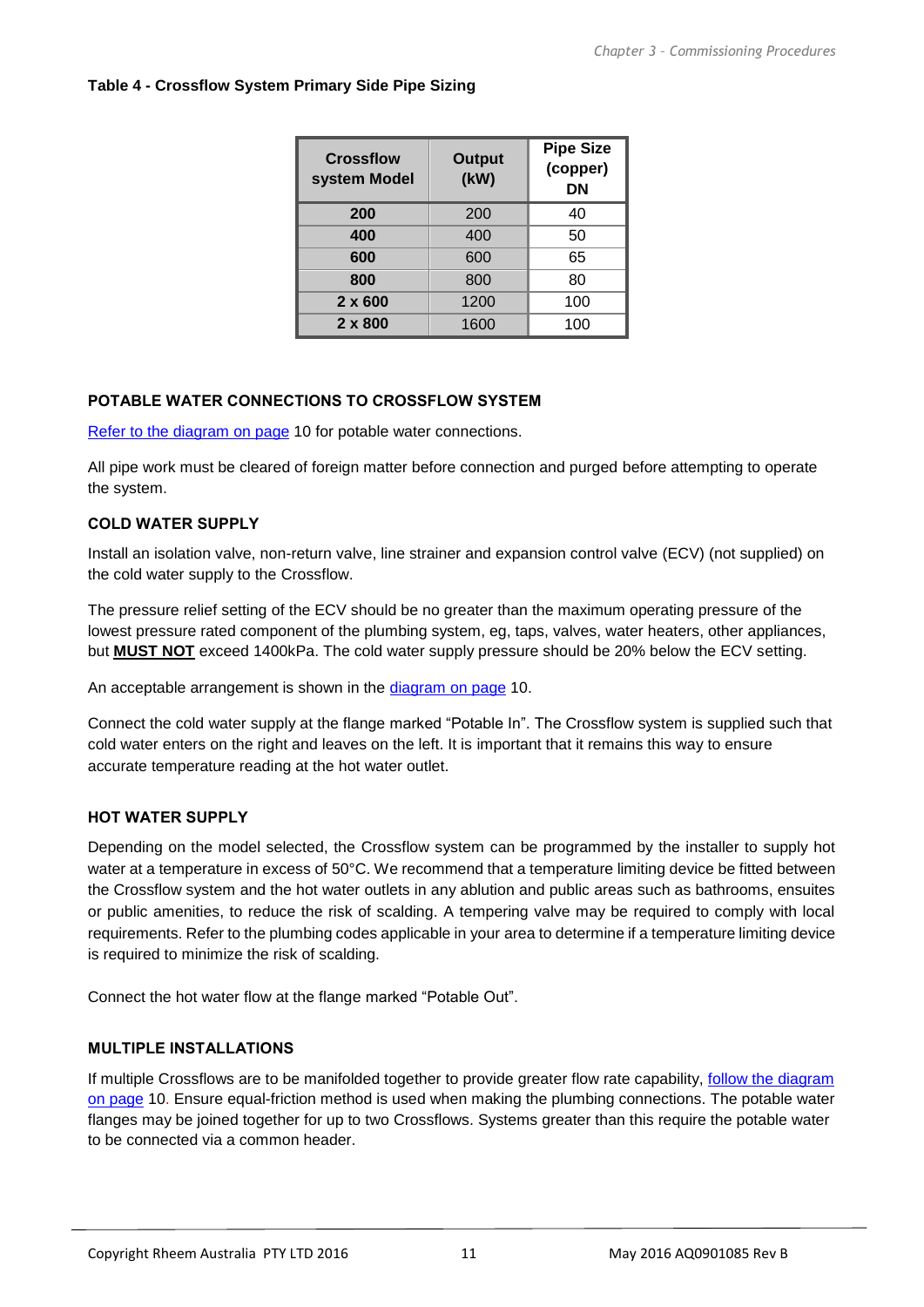#### **PIPE INSULATION**

All hot water pipework shall be insulated to minimise heat losses. Use a minimum of 13 mm thick closed-cell polymer preformed pipe insulation or similar. Additionally, where temperatures reach -4ºC for periods of greater than 8 hours, the potable cold water supply pipes shall be adequately insulated with at least 13 mm of closedcell polymer insulation or equivalent. All insulation used shall be weatherproof and UV resistant if exposed, and protected from water ingress by tape, painting or sheathing.

#### <span id="page-11-0"></span>**ELECTRICAL CONNECTIONS**

The Crossflow system is supplied pre-assembled and wired, however, requires connection of a correctly sized single phase power supply (including neutral 'N' and protective earth 'PE'). This power supply **SHALL BE** supplied from a distribution board (not supplied) that contains a circuit breaker and a main isolation switch to cut power to the control unit for servicing purposes. If the distribution board is not located close to the Crossflow, then a separate isolation switch **SHALL BE** installed in the power supply directly before it.

All electrical work and permanent wiring must be carried out by a qualified person and in accordance with the Wiring Rules AS/NZS 3000 and all local codes and regulatory authority requirements.



**Warning!** Do not connect the power supply cable to the mains voltage power supply until all connections have been made and the system has been charged with water. Failure to do so can lead to electric shock and/or failure of the pump.

#### **Table 5 - Crossflow system Electrical Requirements**

| <b>Model</b> | <b>Power Supply</b> | <b>Max Current</b><br>(Amps) | <b>Min Circuit</b><br><b>Size</b><br>(Amps) |
|--------------|---------------------|------------------------------|---------------------------------------------|
| SD200        |                     |                              |                                             |
| SD400        | 220 - 240 VAC       | 5                            | 10                                          |
| SD600        | /50-60Hz            |                              |                                             |
| SD800        |                     |                              |                                             |

Wire the power supply to terminals L, N, Earth within the Crossflow system pump controller housing.



**Crossflow System Wiring**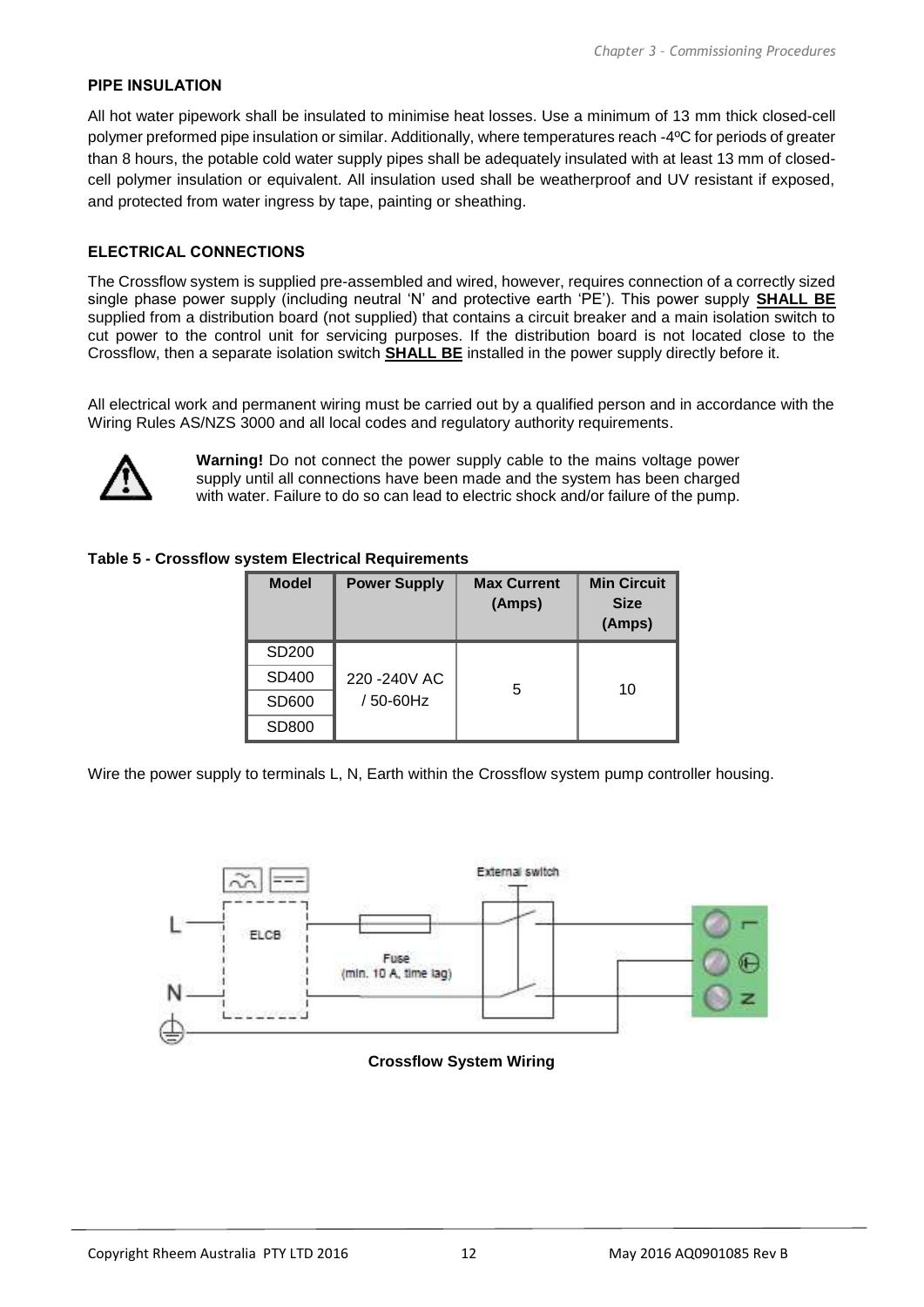#### <span id="page-12-0"></span>**WATER SUPPLIES**

#### **This Crossflow system must be installed in accordance with this advice to be covered by the Rheem warranty.**

The Crossflow system is manufactured to suit the water conditions of most public reticulated water supplies. However, there are some known water chemistries which can have detrimental effects on the heat exchanger system and its operation and / or life expectancy. If you are unsure of your water chemistry, you may be able to obtain information from your local water supply authority. This heat exchanger system should only be connected to a water supply which complies with these guidelines for the Rheem warranty to apply.

#### **CHANGE OF WATER SUPPLY**

The changing or alternating from one water supply to another can have a detrimental effect on the operation and / or life expectation of a number of components in this heat exchanger system.

Where there is a changeover from one water supply to another, e.g. a rainwater tank supply, bore water supply, desalinated water supply, public reticulated water supply or water brought in from another supply, then water chemistry information should be sought from the supplier or it should be tested to ensure the water supply meets the requirements given in these guidelines for the Rheem warranty to apply.

#### **SATURATION INDEX**

The saturation index (SI) is used as a measure of the water's corrosive or scaling properties.

Where the saturation index is less than  $-1.0$ , the water is very corrosive and the Rheem warranty does not apply to the heat exchanger system. In a corrosive water supply, the water can attack copper parts and cause them to fail.

Where the saturation index exceeds +0.40, the water is very scaling and an expansion control valve\* must be fitted on the cold water line after the non-return valve for the Rheem warranty to apply to a Rheem storage tank. The Rheem warranty does not apply to the heat exchanger.

Water which is scaling may be treated with a water softening device to reduce the saturation index.

#### **CHLORIDE AND PH**

In a high chloride water supply, the water can corrode stainless steel parts and cause them to fail. Where the chloride level exceeds the limits shown in the table below the Rheem warranty does not apply to the Crossflow system.

| <b>CHLORIDE</b> | <b>MAXIMUM TEMPERATURE</b> |                |                 |                 |  |  |  |
|-----------------|----------------------------|----------------|-----------------|-----------------|--|--|--|
| <b>CONTENT</b>  | $60^{\circ}$ C             | $80^{\circ}$ C | $120^{\circ}$ C | $130^{\circ}$ C |  |  |  |
| $= 10$ ppm      | SS 304                     | SS 304         | SS 304          | SS 316          |  |  |  |
| $= 25$ ppm      | SS 304                     | SS 304         | SS 316          | SS 316          |  |  |  |
| $= 50$ ppm      | SS 304                     | SS 316         | SS 316          | Ti / 254 SMO    |  |  |  |
| $= 80$ ppm      | SS 316                     | SS 316         | SS 316          | Ti / 254 SMO    |  |  |  |
| $= 150$ ppm     | SS 316                     | SS 316         | Ti / 254 SMO    | Ti / 254 SMO    |  |  |  |
| $= 300$ ppm     | SS 316                     | Ti / 254 SMO   | Ti / 254 SMO    | Ti / 254 SMO    |  |  |  |
| $>$ 300 ppm     | Ti / 254 SMO               | Ti / 254 SMO   | Ti / 254 SMO    | Ti / 254 SMO    |  |  |  |

pH is a measure of whether the water is alkaline or acid. In an acidic water supply, the water can attack stainless steel parts and cause them to fail. Where the pH is less than the recommended level shown in the table of water content below, the Rheem warranty does not apply to the heat exchanger system.

Water with a low pH may be treated to raise the pH. The water supply from a rainwater tank in a metropolitan area is likely to be corrosive due to the dissolution of atmospheric contaminants.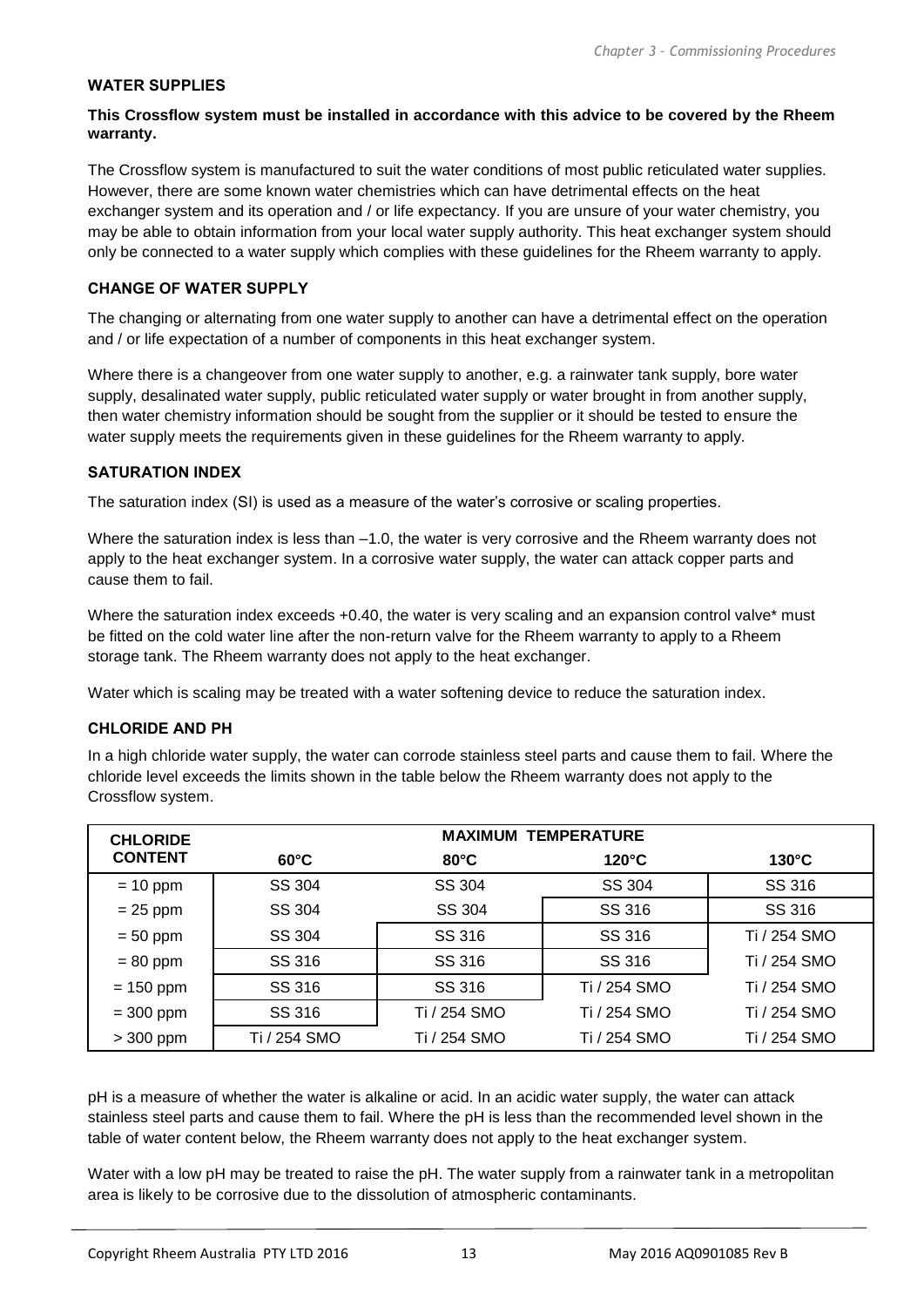#### **SUMMARY OF WATER CHEMISTRY ADVICE AFFECTING THE RHEEM WARRANTY**

**EXPLANATIONS:** + Good resistance under normal conditions

The Crossflow system is not suitable for certain water chemistries. The following table is to be considered a guide to the corrosion resistance of stainless steels and brazing materials in tap water at room temperature. In the table a number of important chemical components are listed, however the actual corrosion is a very complex process influenced by many different components in combination.

Rheem's warranty will not cover any resultant faults if the water heater is connected at any time to a water supply that exceeds the limits listed in the table.

|                                                          | 0 Corrosion problems may occur especially when more factors are valued 0 |                    |                        |                |
|----------------------------------------------------------|--------------------------------------------------------------------------|--------------------|------------------------|----------------|
| <b>WATER CONTENT</b>                                     | - Use is not recommended<br><b>CONCENTRATION (mg/l)</b>                  | <b>TIME LIMITS</b> |                        |                |
|                                                          | or ppm)                                                                  | Analyze before     | <b>AISI 316</b>        | <b>COPPER</b>  |
|                                                          | < 70                                                                     | Within 24 h        | $\ddot{}$              | 0              |
| Alkalinity (HCO <sup>-</sup> )                           | 70-300                                                                   |                    | +                      | +              |
|                                                          | > 300                                                                    |                    | +                      | $0/+$          |
| Sulphate <sup>[1]</sup> (SO <sub>4</sub> <sup>2-</sup> ) | < 70                                                                     | No limit           | +                      | $+$            |
|                                                          | 70-300                                                                   |                    | +                      | $0/+$          |
|                                                          | > 300                                                                    |                    | +                      |                |
| $HCO3/ SO42$                                             | > 1.0                                                                    | No limit           | $\ddot{}$              | $+$            |
|                                                          | < 1.0                                                                    |                    | +                      | $0/-$          |
| <b>Electrical conductivity</b>                           | $< 10 \mu$ S/cm                                                          | No limit           | $\ddot{}$              | 0              |
|                                                          | 10-500 µS/cm                                                             |                    | +                      | +              |
|                                                          | $> 500$ µS/cm                                                            |                    | $\ddot{}$              | 0              |
| $pH^{[2]}$                                               | < 6.0                                                                    | Within 24 h        | $\boldsymbol{0}$       | $\mathbf 0$    |
|                                                          | $6.0 - 7.5$                                                              |                    | +                      | $\mathbf 0$    |
|                                                          | $7.5 - 9.0$                                                              |                    | +                      | +              |
|                                                          | >9.0                                                                     |                    | +                      | 0              |
| Ammonium (NH <sub>4<sup>+)</sup></sub>                   | < 2                                                                      | Within 24 h        | $\ddot{}$              | $\ddot{}$      |
|                                                          | $2 - 20$                                                                 |                    | +                      | 0              |
|                                                          | $>20$                                                                    |                    | +                      |                |
| Chlorides (Cl <sup>-</sup> ) Please also                 | 100                                                                      |                    | +                      | $\ddot{}$      |
| see table above                                          | $100 - 200$                                                              |                    | +                      | +              |
|                                                          | $200 - 300$                                                              |                    | +                      | +              |
|                                                          | >300                                                                     |                    |                        | $0/+$          |
| Free chlorine (Cl2)                                      | $<$ 1                                                                    | Within 5 h         | +                      | +              |
|                                                          | $1 - 5$                                                                  |                    |                        | 0              |
|                                                          | >5                                                                       |                    |                        | $0/-$          |
| Hydrogen sulphide (H <sub>2</sub> S)                     | < 0.05                                                                   |                    | $\ddot{}$              | $\ddot{}$      |
|                                                          | >0.05                                                                    | No limit           | +                      | $0/-$          |
| Free (aggressive) carbon                                 | $\overline{5}$                                                           | No limit           | $\ddot{}$              | $\ddot{}$      |
| dioxide $(CO2)$                                          | $5 - 20$                                                                 |                    | +                      | 0              |
|                                                          | >20                                                                      |                    | +                      |                |
| Total hardness (°dH)                                     | $4.0 - 8.5$                                                              | No limit           | $\ddot{}$              | $\ddot{}$      |
| Nitrate <sup>[1]</sup> (NO <sub>3</sub> <sup>-</sup> )   | 100                                                                      | No limit           | $+$                    | $\pm$          |
|                                                          | >100                                                                     |                    | +                      | $\pmb{0}$      |
| Iron $^{[3]}$ (Fe)                                       | < 0.2                                                                    | No limit           | $\ddot{}$              | +              |
| Aluminium (Al)                                           | >0.2<br><0.2                                                             | No limit           | $\ddot{}$<br>$\ddot{}$ | 0<br>$\ddot{}$ |
|                                                          | >0.2                                                                     |                    |                        | 0              |
|                                                          | < 0.1                                                                    | No limit           | $\ddot{}$<br>$\ddot{}$ | $\ddot{}$      |
| Manganese <sup>[3]</sup> (Mn)                            | >0.1                                                                     |                    | $\ddot{}$              | 0              |
|                                                          |                                                                          |                    |                        |                |

[1] Sulfate and nitrate work as inhibitors for pitting corrosion caused by chlorides in pH neutral environments

[2] Low pH (below 6) increases corrosion risk and high pH (above 7.5) decreases the corrosion risk

[3] Fe and Mn are strong oxidants and may increase the risk for localised corrosion on stainless steels.

SiO2 above 150ppm increases the risk of scaling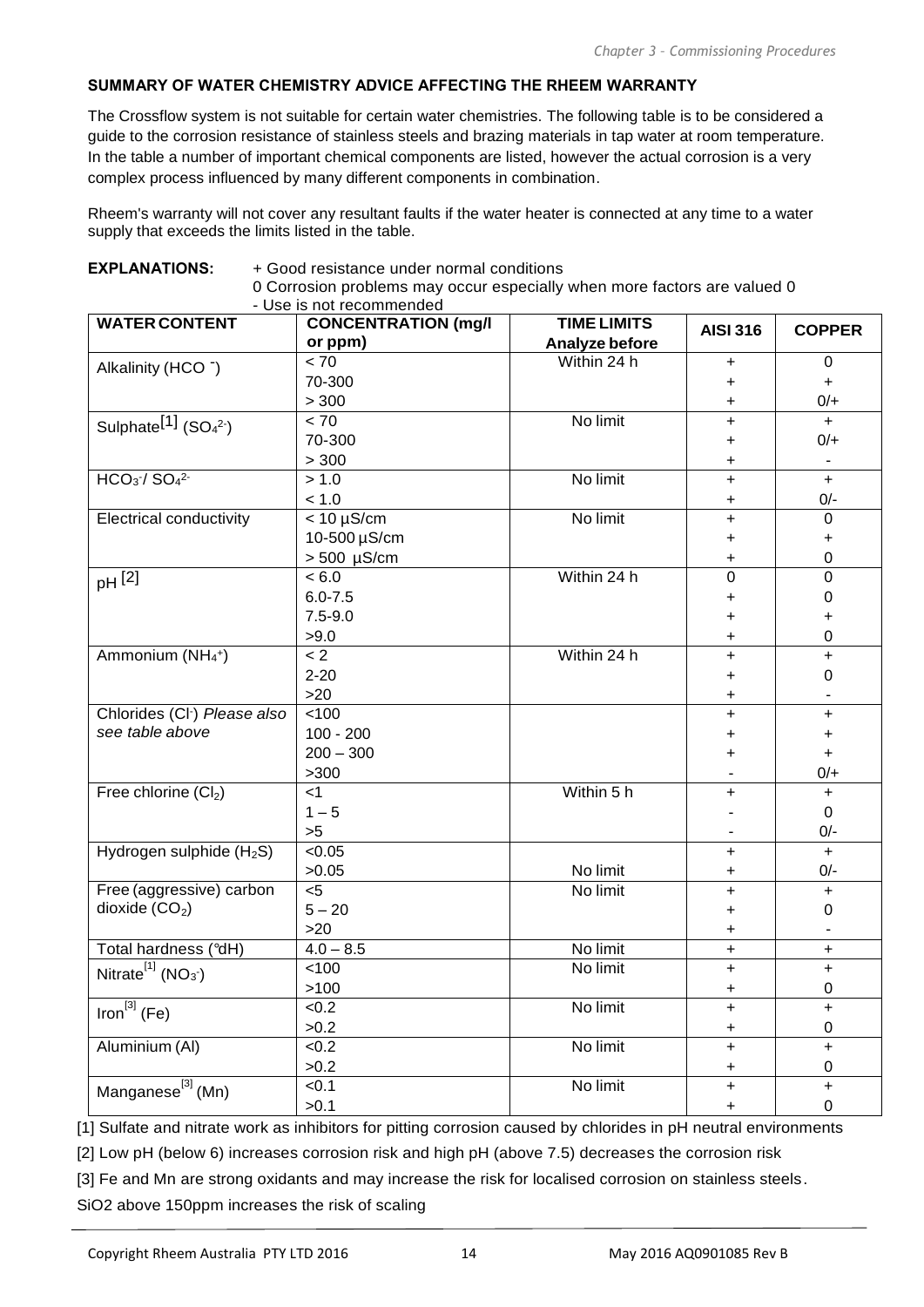#### <span id="page-14-0"></span>**COMMISSIONING OF THE CROSSFLOW SYSTEM**

#### **Potable and Non-Potable Water Circuit**

All lines must be flushed of debris prior to filling the system. Failure to observe this requirement may lead to system blockage and/or underperformance. Check and clean the line strainers after flushing.

Fill the potable water circuit by opening the isolation valve at the cold water inlet connection on the potable water side of the Crossflow. Open a hot tap so air may be purged from within the system whilst filling. Close hot tap when all air has been expelled.

Fill the non-potable water circuit by opening the isolation valve at the "Heating Source In" and "Heating Source Out" connections on the non-potable water side of the Crossflow. Ensure air is purged from within the system whilst filling.

When full operational pressure is reached, ensure that all connections on both circuits are free of leaks. The non-potable water circuit **MUST BE** full and pressurised before any other tests are conducted to avoid potentially damaging the Crossflow pump. Failure to observe this precaution will result in warranty being void.

Switch on the electrical power to the Crossflow and follow the instructions below to set the temperature.

#### <span id="page-14-1"></span>**SETTING THE DELIVERY TEMPERATURE**

The temperature entering the primary side of the Crossflow should be at least 5°C higher than the set temperature of the Crossflow in order for the Crossflow to perform to specification.

The Crossflow set point temperature should be at least 5°C below the ECO setting for the given model. Refer to table below for ECO temperature settings.

The Crossflow is supplied from the factory at the temperature described in the table below. If adjustment is required:

- Go to Home screen on the pump.
- Press OK. The setpoint box will be highlighted.
- Press OK. The temperature will be highlighted
- Press OK. The first digit will be highlighted. Use the Up/Down and Side keys to select the desired setpoint.
- Press the Return key to go back through the pages or the Home key to return to the home page.

#### **Delivery Skid Temperature Settings**



| Model |    |    | ECO Setting   Factory Setting   Max Recommended Temp Setting |
|-------|----|----|--------------------------------------------------------------|
| /65   | 70 | 65 | -65                                                          |

Refer to Grundfos Magna manual supplied with Crossflow for other system options.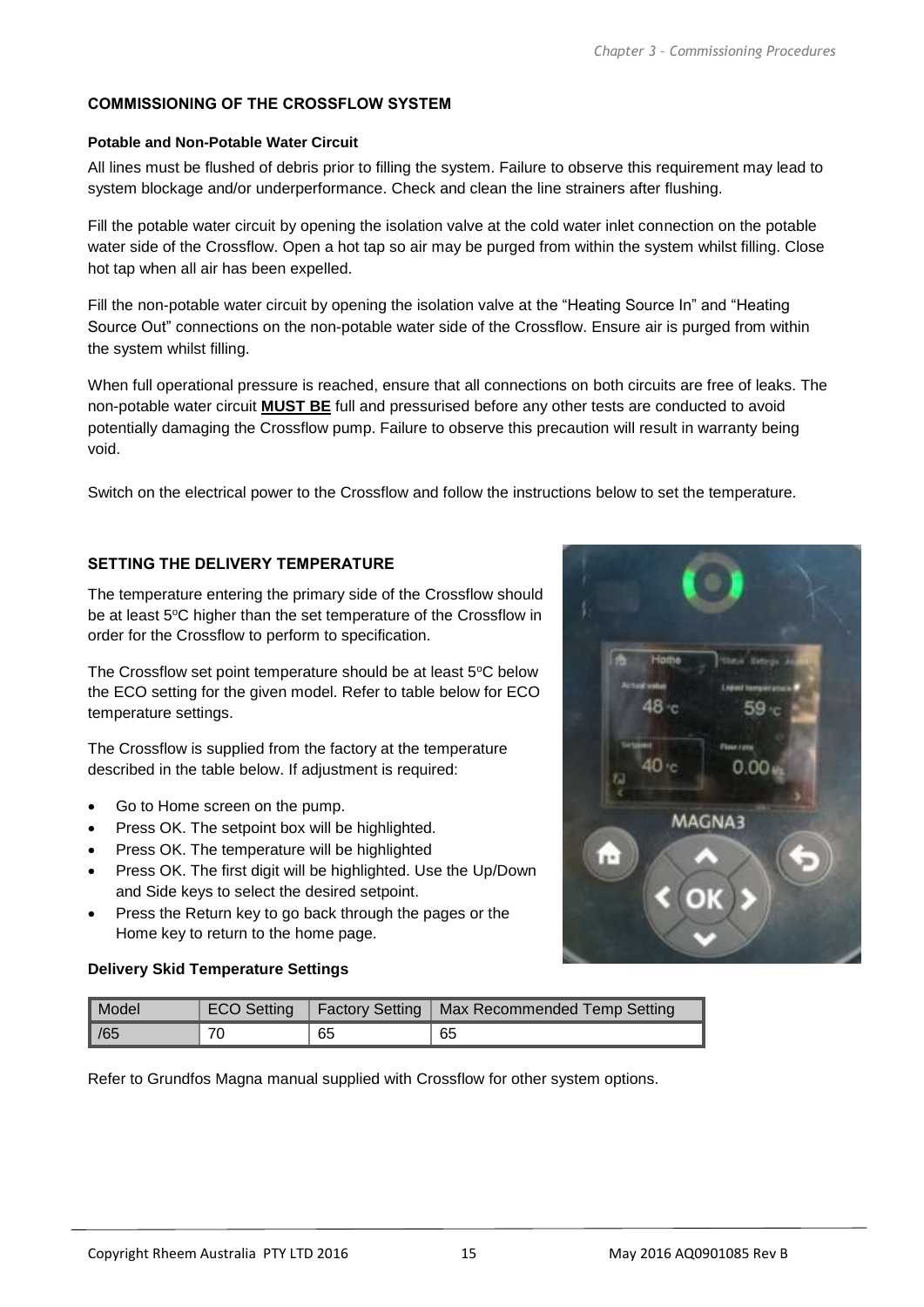#### <span id="page-15-0"></span>**SETTING THE GLOBE VALVE**

Before testing the system, the water heating plant must be at the set temperature.

If installed, and connected to the inlet of the Crossflow (refer to Application Guide), turn on the building recirculation pumps. If the Crossflow is connected on a dead leg circuit, open some taps to represent the design minimum flow rate. The Crossflow will automatically activate to heat the water in the secondary circuit to the set temperature.

If the pump does not activate, or shuts down soon afterwards, this is an indication the flow rate is at the lower end of the Crossflow pump operating range. This will be the case typically with 200 to 600kW Delivery Skids, with a high heating source temperature and a high return water temperature (ie small temperature rise).

Adjusting the globe valve on the Crossflow primary side outlet towards the closed position will allow the Crossflow pump to operate at a lower flow rate and maintain better temperature control (not supplied with 800kW Crossflow).

Adjust the globe valve so that the pump remains on for a longer period of time.

#### **CROSSFLOW PARAMETER SETTINGS**

The Dual Head Pump Crossflow system is factory set to automatically switch pump operation in duty/standby mode and switch pumps in the event of pump failure. No further adjustments are required to the system.

The system is now completely commissioned. Explain operation and hand over to a responsible officer.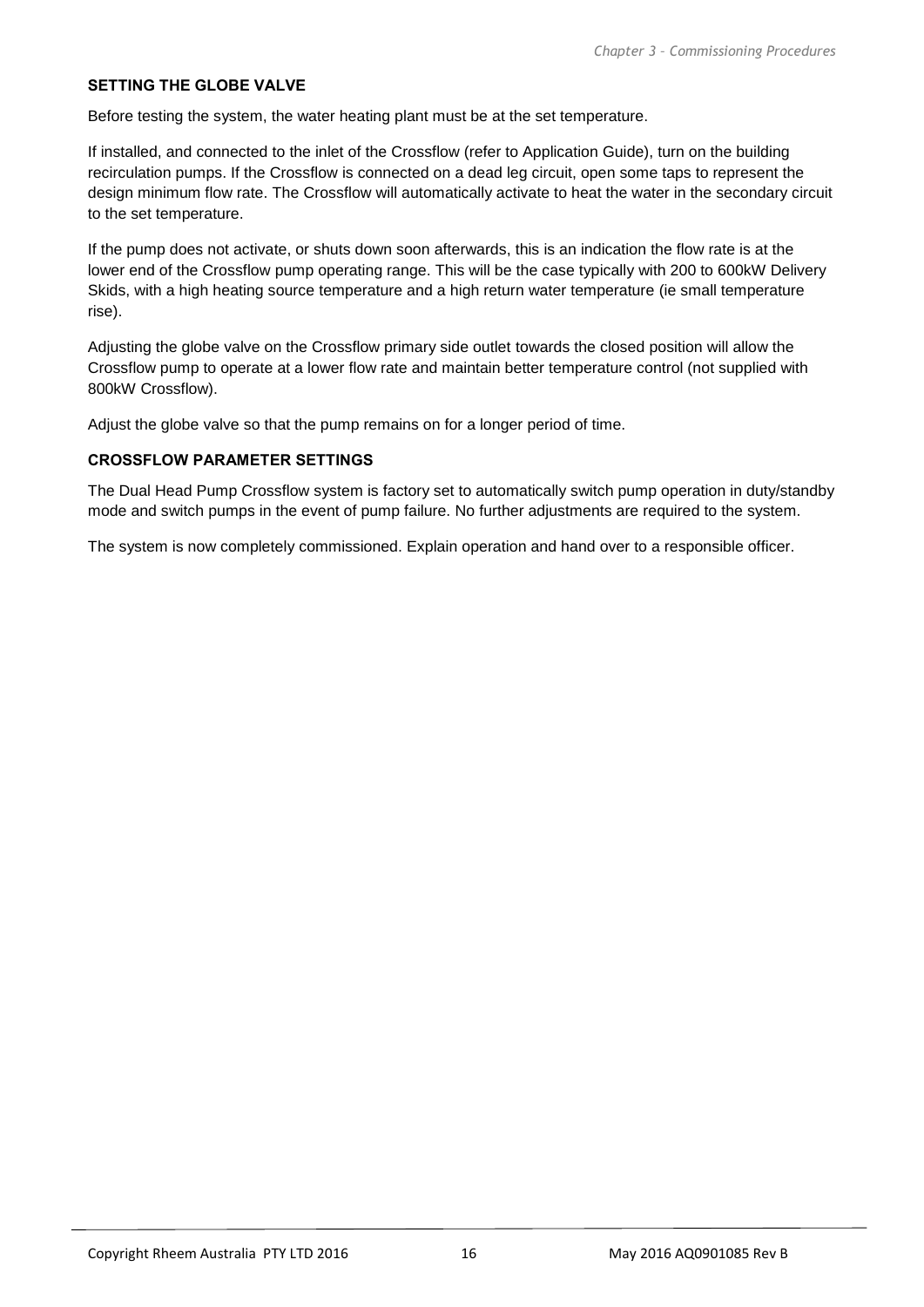#### <span id="page-16-0"></span>**CLEANING THE HEAT EXCHANGER**

Should the heat exchanger require cleaning, e.g. due to operation in hard water at high temperatures, it is possible to clean the heat exchanger. Use a tank with weak acid, 5% phosphoric acid or, if the heat exchanger is frequently cleaned, 5% oxalic acid. Remove from the system and circulate cleaning fluid through the heat exchanger, ideally at 1.5 times the normal flow rate and in reverse flow.

Flush the heat exchanger water ways with clean water and then before the final rinse with water, rinse with a solution of 1-2% sodium hydroxide (NaOH) or sodium bicarbonate (NaHCO<sub>3</sub>) to neutralise all acid.

#### <span id="page-16-1"></span>**TROUBLE SHOOTING**

Check the items below before making a service call. You will be charged for attending to any condition or fault that is not related to manufacture or failure of a part.

#### **"Insufficient Water Temperature"**

- Check for blown fuses or tripped circuit breakers.
- Has over-temperature lock-out occurred on the operating thermostats of the heating source?
- Temperature setting on the Crossflow incorrect.

#### **"Insufficient Water Pressure"**

- Check line strainers for blockage (if fitted).
- Check water pressure before and after pressure limiting valve (if fitted). If possible, adjust pressure setting if too low. Replace valve if necessary.
- Ensure pressure limiting valve is of sufficient capacity to meet the requirements of the application.
- Is pipe sizing adequate to suit the application?
- Check all valves, heat exchangers and pipework for fouling or blockage.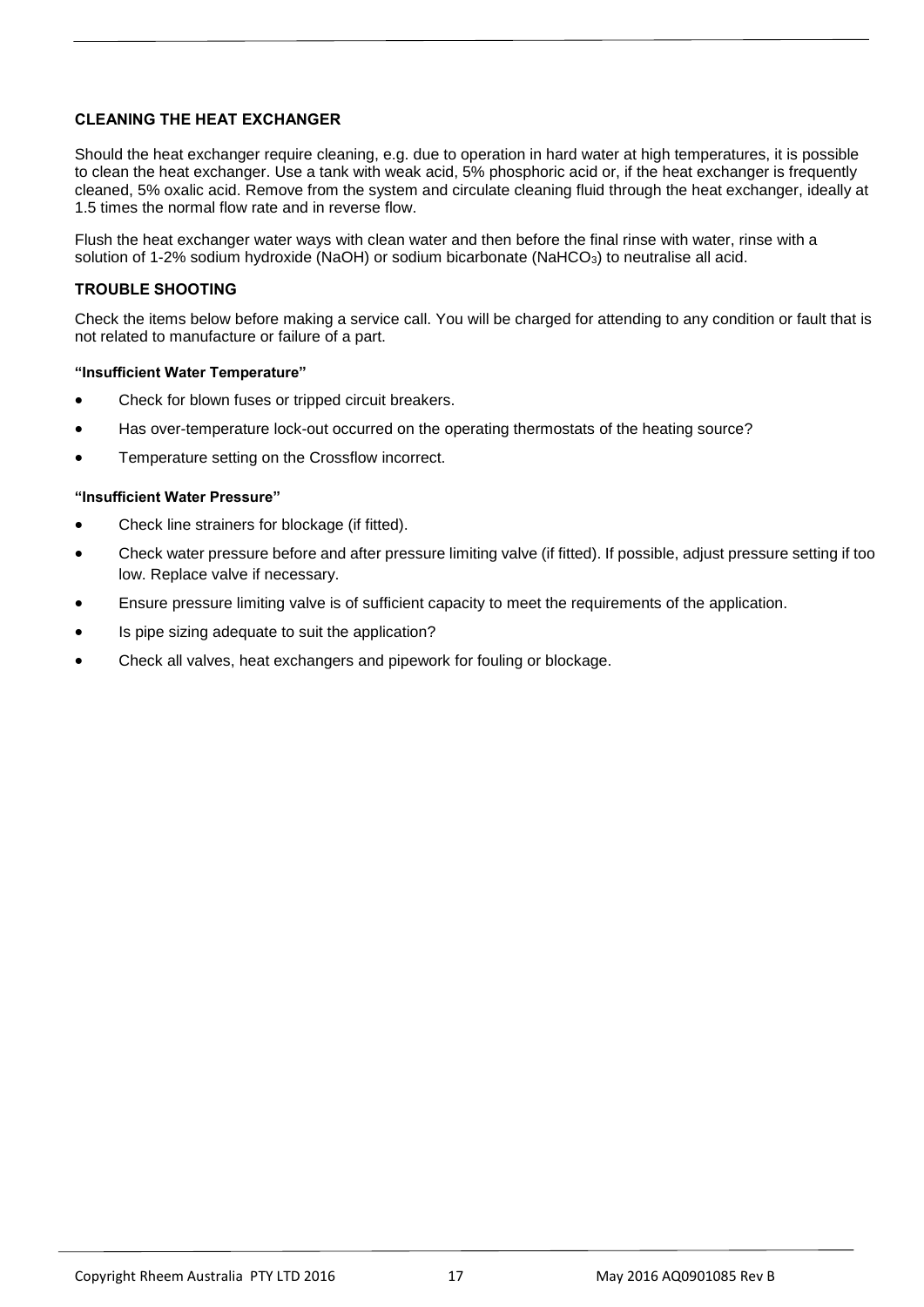This page is intentionally blank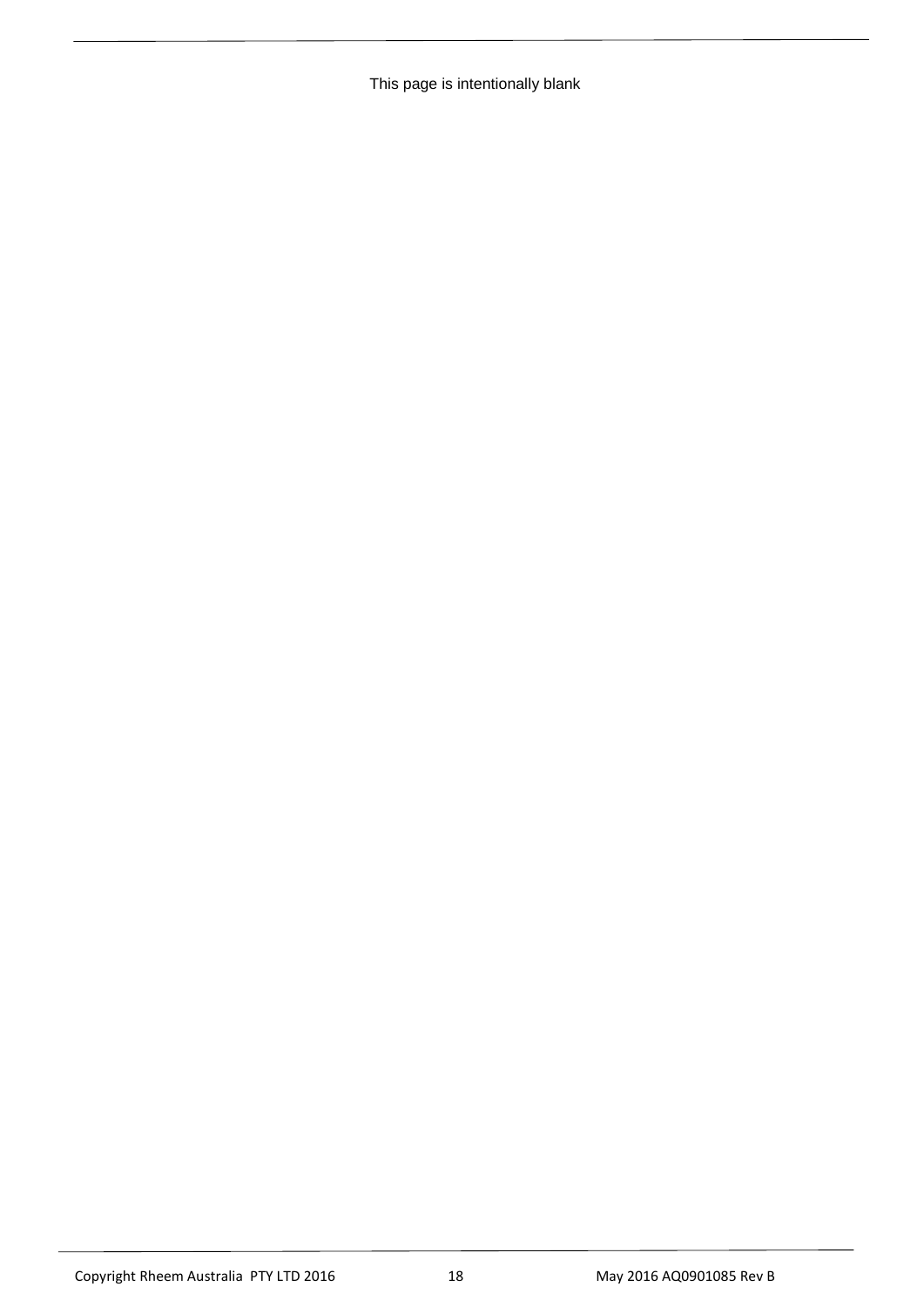#### **RHEEM CROSSFLOW WARRANTY – AUSTRALIA ONLY**

#### <span id="page-18-0"></span>**1. CROSSFLOW MODELS RD200, RD400, RD600 & RD800**

#### **THE RHEEM WARRANTY - GENERAL**

- 1.1 This warranty is given by Rheem Australia Pty Limited ABN 21 098 823 511 of 1 Alan Street, Rydalmere New South Wales.
- 1.2 Rheem offer a trained and qualified national service network who will repair or replace components at the address of the water heater subject to the terms of the Rheem warranty. Rheem Service, in addition can provide preventative maintenance and advice on the operation of your water heater. The Rheem Service contact number is available 7 days a week on 131 031 with Service personnel available to take your call from 8am to 8pm daily (hours subject to change).
- 1.3 For details about this warranty, you can contact us on 131 031 or by email at [warrantyenquiry@rheem.com.au](mailto:warrantyenquiry@rheem.com.au) (not for service bookings).
- 1.4 The terms of this warranty and what is covered by it are set out in section 2 and 3 and apply to water heaters manufactured after 1st March 2016.
- 1.5 If a subsequent version of this warranty is published, the terms of that warranty and what is covered by it will apply to water heaters manufactured after the date specified in the subsequent version.

#### **2. TERMS OF THE RHEEM WARRANTY AND EXCLUSIONS TO IT**

- 2.1 The decision of whether to repair or replace a faulty component is at Rheem's sole discretion.
- 2.2 Where a failed component or cylinder is replaced under this warranty, the balance of the original warranty period will remain effective. The replacement does not carry a new Rheem warranty.
- 2.3 Where the water heater is installed outside the boundaries of a metropolitan area as defined by Rheem or further than 25 km from either a regional Rheem branch office or an Accredited Rheem Service Agent's office, the cost of transport, insurance and travelling between the nearest branch office or Rheem Accredited Service Agent's office and the installed site shall be the owner's responsibility.
- 2.4 Where the water heater is installed in a position that does not allow safe or ready access, the cost of that access, including the cost of additional materials handling and/or safety equipment, shall be the owner's responsibility. In other words, the cost of dismantling or removing cupboards, doors or walls and the cost of any special equipment to bring the water heater to floor or ground level or to a serviceable position is not covered by this warranty.
- 2.5 This warranty only applies to the original and genuine Rheem water heater in its original installed location and any genuine Rheem replacement parts.
- 2.6 If the water heater is not sized to supply the hot water demand in accordance with the guidelines in Rheem's water heater literature, any resultant fault will not be covered by the Rheem warranty.
- 2.7 The Rheem warranty does not cover faults that are a result of:
- a) Accidental damage to the water heater or any component (for example: (i) Acts of God such as floods, storms, fires, lightning strikes and the like; and (ii) third party acts or omissions).
- b) Misuse or abnormal use of the water heater.
- c) Installation not in accordance with the Owner's Guide and Installation Instructions or with relevant statutory and local requirements in the State or Territory in which the water heater is installed.
- d) Connection at any time to a water supply that does not comply with the water supply guidelines as outlined in the Owner's Guide and Installation Instructions.
- e) Repairs, attempts to repair or modifications to the water heater by a person other than Rheem Service or a Rheem Accredited Service Agent.
- f) Faulty plumbing or faulty gas or power supply.
- g) Failure to maintain the water heater in accordance with the Owner's Guide and Installation Instructions.
- h) Transport damage.
- i) Fair wear and tear from adverse conditions (for example, corrosion).
- j) Cosmetic defects.
- k) Ice formation in the waterways of a water heater: where the electricity supply has been switched off or has failed and the water heater has not been drained in accordance with the instructions; or due to an ambient temperature below -20°C (including wind chill factor).
- 2.8 If you require a call out and we find that the fault is not covered by the Rheem warranty, you are responsible for our standard call out charge. If you wish to have the relevant component repaired or replaced by Rheem, that service will be at your cost.
- 2.9 Subject to any statutory provisions to the contrary, this warranty excludes any and all claims for damage to furniture, carpet, walls, foundations or any other consequential loss either directly or indirectly due to leakage from the water heater, or due to leakage from fittings and/ or pipe work of metal, plastic or other materials caused by water temperature, workmanship or other modes of failure.